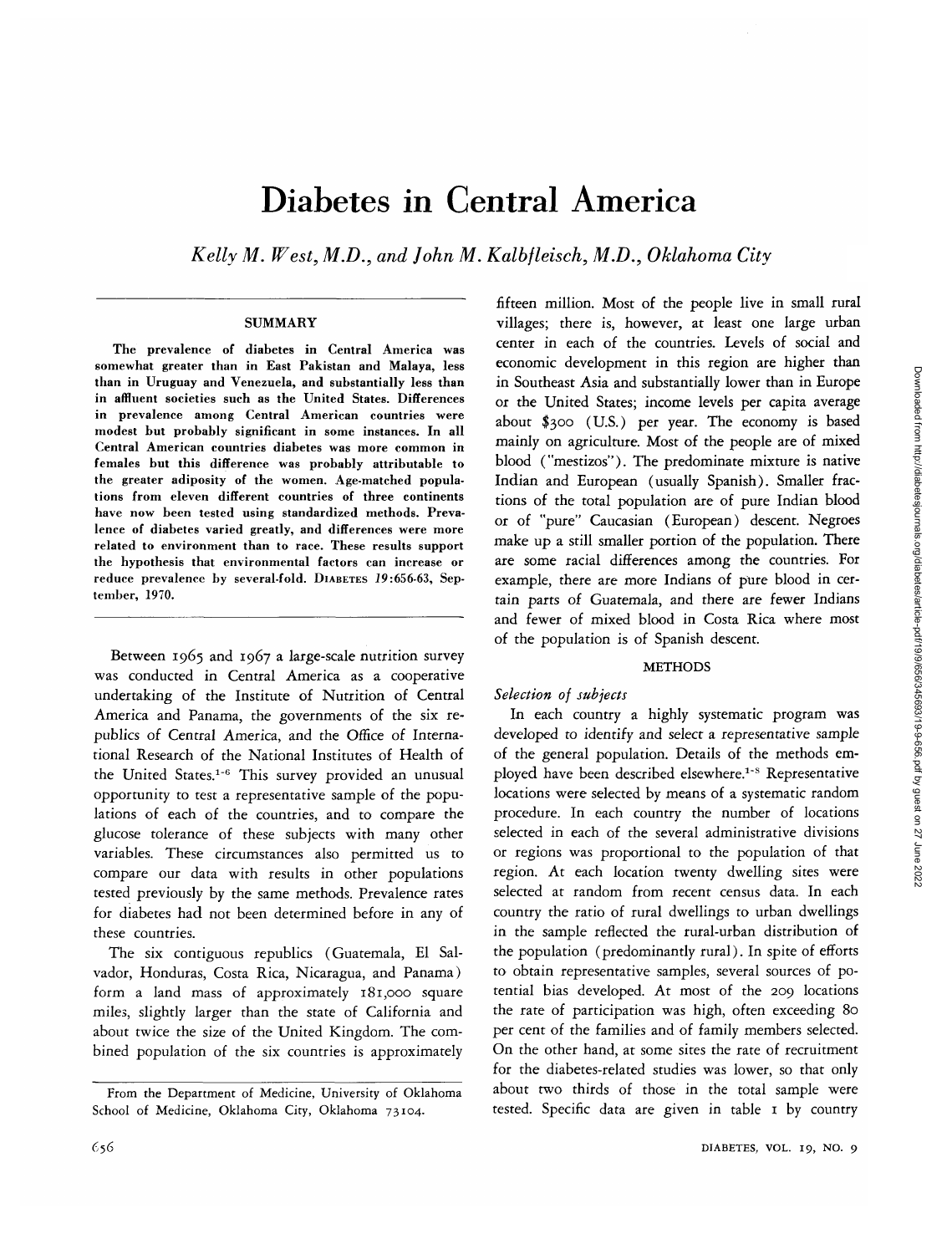| Country                       | Sites of<br>testing |     | Subjects tested |                   |       | Mean per cent of<br>standard weight |  |
|-------------------------------|---------------------|-----|-----------------|-------------------|-------|-------------------------------------|--|
|                               |                     |     | Males           | Females           | Males | Females                             |  |
| Costa Rica<br>$%$ of sample*  | 39                  | 446 | 180<br>60%      | 266<br>71%        | 97    | 109                                 |  |
| El Salvador<br>$%$ of sample* | 29                  | 265 | 97<br>67%       | 168<br>68%        | 91    | 96                                  |  |
| Guatemala<br>$%$ of sample*   | 48                  | 498 | 204<br>67%      | 294<br>67%        | 92    | 99                                  |  |
| Honduras<br>$%$ of sample*    | 26                  | 342 | 134<br>66%      | 208<br>74%        | 95    | 100                                 |  |
| Nicaragua<br>$%$ of sample*   | 35                  | 389 | 130<br>54%      | 259<br>69%        | 98    | 107                                 |  |
| Panama<br>$%$ of sample*      | 32                  | 345 | 145<br>56%      | <b>200</b><br>69% | 93    | 103                                 |  |

TABLE 1 Diabetes-related studies in Central America

\*This represents the percentage of the subjects in the representative sample who were tested

and sex with regard to the portion of the sample who were tested. Thus, the populations tested were only crudely representative of the universe from which they were drawn. Even so, the country-wide samples are much better than are usually available for estimating prevalence rates. As shown in table I the number of testing locations ranged from twenty-six to forty-eight per country. The nutrition survey included all age groups. Although some younger subjects were tested for diabetes, the results reported here include only persons more than thirty-four years of age. Glucose loading tests were performed and certain related data collected on 2,285 subjects. The frequency distribution of ages was the same for males and females. Frequency distribution of age by country and for all Central Americans is given in table 5.

The number of subjects tested in each country for each sex is given in table 1. The size of the sample in each country was not large, ranging frcm 265 in El Salvador to 498 in Guatemala, but these numbers were concentrated in one age group (over thirty-four). Even in El Salvador the number tested in this age group was four times greater in relation to its population than the portion tested in the National Health Survey of the United States.9 An effort was made to avoid either a positive or negative bias for diabetes in the selection

and recruitment of subjects. The subjects did not know that they were to be tested for diabetes.

# *The glucose loading test*

All subjects received an oral glucose load of 1 gm./kg. of body weight, administered in an approximate concentration of 25 per cent. Venous blood was drawn at two hours. Glucose levels were determined on plasma, using the AutoAnalyzer method. The plasma values were later converted to whole blood values to facilitate comparison with results of other studies. This was done by assuming that plasma levels were 14 per cent higher than whole blood levels. The consistency of the relationship between plasma and whole blood levels has been well documented.10

With few exceptions the tests were performed in the latter part of the morning, as in other countries.<sup>7</sup> Usually the lead was administered three to four hours after breakfast but the duration of the fasting ranged from one to fourteen hours. Except for a very few instances the subject had fasted for more than two hours prior to the administration of glucose. We are aware that in certain circumstances variations in time of day or duration of fasting may produce small but significant effects on glucose tolerance. However, systematic studies in other countries had indicated that these factors had little effect on our results under these

TABLE 2 Frequency distribution of two-hour glucose values in Central America mg./lOOml. Per cent Cumulative %  $>209$ 1.5 1.5 180-209 0.8 2.3 150-179 2.4 4.6 120-149 7.8 12.4 90-119 29.0 41.4 60-89 50.6 92.1  $< 60$ 7.9 100.0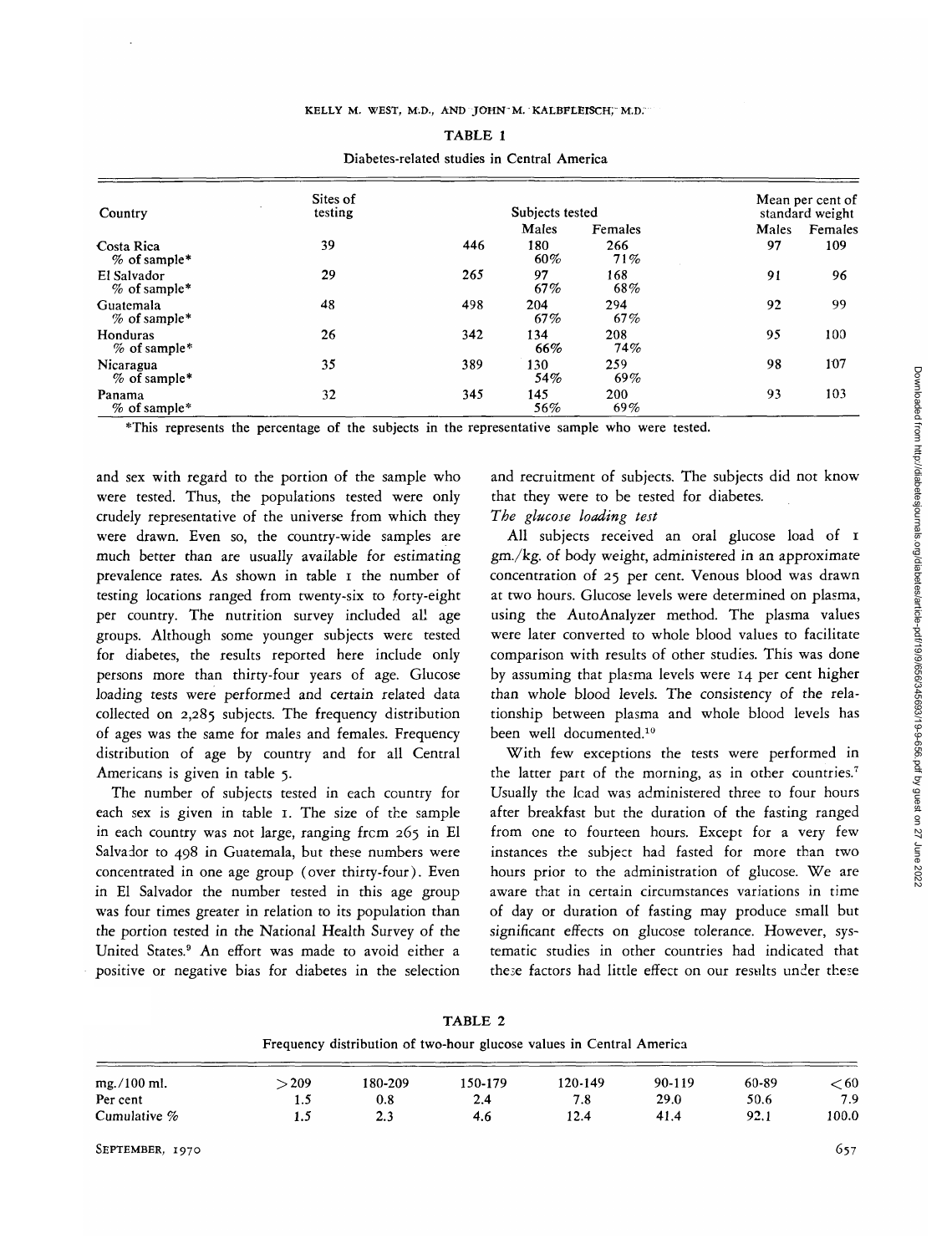#### DIABETES IN CENTRAL AMERICA

#### TABLE 3

|                            | Per cent of values |         |         |       |  |  |  |  |
|----------------------------|--------------------|---------|---------|-------|--|--|--|--|
| Glucose in mg. per 100 ml. | >149               | 120-149 | 100-119 | < 100 |  |  |  |  |
| Costa Rica                 |                    |         |         |       |  |  |  |  |
| Males                      | 3.3                | 5.6     | 12.2    | 79.9  |  |  |  |  |
| Females                    | 7.5                | 3.2     | 16.9    | 62.4  |  |  |  |  |
| Both sexes*                | 5.4                | 9.4     | 14.6    | 70.7  |  |  |  |  |
| Cumulative                 | 5.4                | 14.8    | 29.4    | 100.1 |  |  |  |  |
| El Salvador                |                    |         |         |       |  |  |  |  |
| Males                      | 2.1                | 6.2     | 16.5    | 75.3  |  |  |  |  |
| Females                    | 4.2                | 10.7    | 22.0    | 63.1  |  |  |  |  |
| Both sexes*                | 3.2                | 8.5     | 19.3    | 69.2  |  |  |  |  |
| Cumulative                 | 3.2                | 11.7    | 31.0    | 100.2 |  |  |  |  |
| Guatemala                  |                    |         |         |       |  |  |  |  |
| Males                      | 2.9                | 2.9     | 8.8     | 85.3  |  |  |  |  |
| Females                    | 5.4                | 4.8     | 10.2    | 19.6  |  |  |  |  |
| Both sexes*                | 4.2                | 3.9     | 9.5     | 83.5  |  |  |  |  |
| Cumulative                 | 4.2                | 8.1     | 17.6    | 100.1 |  |  |  |  |
| Honduras                   |                    |         |         |       |  |  |  |  |
| Males                      | 1.5                | 6.7     | 11.9    | 79.9  |  |  |  |  |
| <b>Females</b>             | 6.7                | 12.5    | 20.7    | 60.1  |  |  |  |  |
| Both sexes*                | 4.1                | 9.6     | 16.3    | 70.0  |  |  |  |  |
| Cumulative                 | 4.1                | 13.7    | 28.0    | 100.0 |  |  |  |  |
| Nicaragua                  |                    |         |         |       |  |  |  |  |
| Males                      | 2.3                | 4.6     | 11.5    | 81.5  |  |  |  |  |
| Females                    | 7.7                | 10.8    | 15.8    | 65.6  |  |  |  |  |
| Both sexes*                | 5.0                | 7.7     | 13.7    | 73.5  |  |  |  |  |
| Cumulative                 | 5.0                | 12.7    | 26.4    | 99.9  |  |  |  |  |
| Panama                     |                    |         |         |       |  |  |  |  |
| Males                      | 0.0                | 2.8     | 9.0     | 88.3  |  |  |  |  |
| Females                    | 5.0                | 8.0     | 17.5    | 69.5  |  |  |  |  |
| Both sexes*                | 2.5                | 5.4     | 13.3    | 78.9  |  |  |  |  |
| Cumulative                 | 2.5                | 7.9     | 21.2    | 100.1 |  |  |  |  |

### Frequency distribution of two-hour glucose values by country in Central America

\*Rate based on projected results if an equal number of males and females had been tested.

particular conditions.7 In order to confirm these previous observations we also analyzed the results of 1,013 tests in Central American subjects in which the duration of fasting was recorded. No significant effect of duration of fasting was found. There was no significant correlation between duration of fasting and age.

#### RESULTS

## *Prevalence of diabetes*

The frequency distribution of the two-hour blood glucose levels for all subjects tested in Central America is shown in table 2. The results for each country are given in table 3. We have arbitrarily classified as "diabetic" those subjects whose two-hour venous whole blood glucose values exceeded 149 mg./ioo ml. However, examination of tables 2 and 3 permits determinations of prevalence rates using diagnostic criteria which are either more "conservative" or more "liberal" than ours. For example, 4.6 per cent of all subjects had "diabetes" by our criteria, but only 2.3 per cent had values above 179 mg./100 ml., while 12.4 per cent had values greater than 119 mg./ioo ml. Although twohour values as low as 120 mg./ioo ml. have been considered abnormal by some workers, recent evidence suggests that in subjects in this age group values up to about 150 mg./100 ml. are probably normal.<sup>11</sup> O'Sullivan and Mahan have measured the degree to which prevalence rates are affected by changes in diagnostic criteria.12 Because comparable frequency distribution data are available for each population, the prevalence of diabetes for these and other countries<sup>7</sup> can be compared with the use of any one of several diagnostic criteria. We recognize the limitations of a single two-hour value as a definitive diagnostic instrument in specific individuals. But it seems quite likely that the prevalence of elevated two-hour values in a group would be proportional to the prevalence of impairment of tolerance by more elaborate testing. Moreover, even if all subjects had "complete" tolerance tests with glucose determinations at five different intervals, the problems of classification and interpretation would remain with regard both to the group of tests and certain individual tests.13

In interpreting this rate of prevalence for Central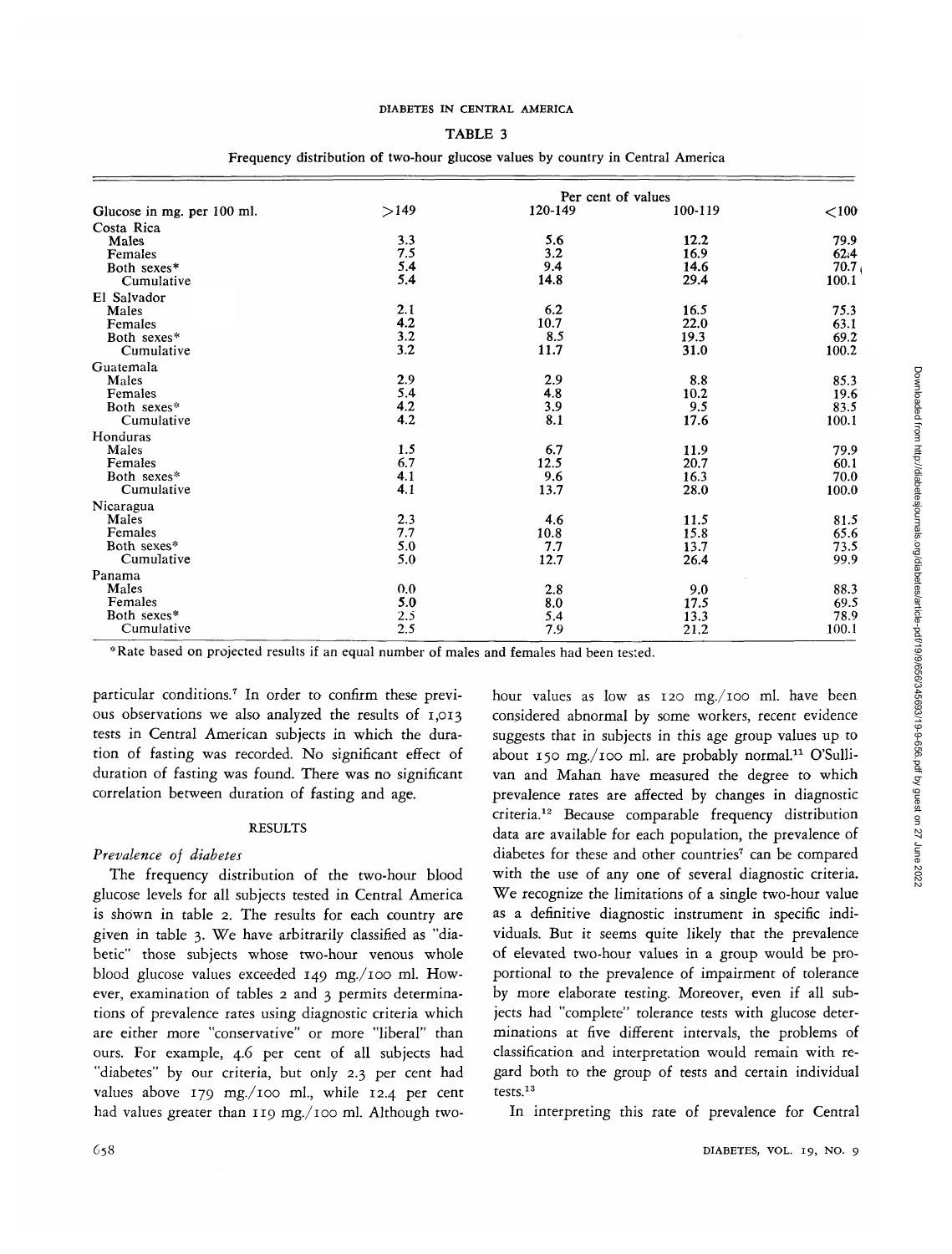.America (4.6 per cent) and those to be presented below for other groups, several considerations should be kept in mind. First, these rates apply only to the age group tested (over thirty-four years of age). Rates for the entire general population including all age groups would probably be less than half as great (see below). Second, prevalence rates based on testing *all* subjects with glucose loads can be expected to yield much higher rates than rates based on the methods that have been more commonly employed. Most prevalence rates have been based on screening with less sensitive methods such as urine glucose determinations. In testing subjects in Uruguay, Venezuela, Malaya, and Pakistan we had an opportunity to compare the sensitivity of several standard screening procedures in subjects who had glucose loading tests. It was found that in this age group prevalence rates based on loading all subjects were from two to five times higher than those based on certain traditional procedures in which only positive screenees received glucose loads. Finally, the prevalence rates given in this report include known diabetics as well as those in whom the presence of diabetes had not been identified previously. Of the 106 persons in whom "abnormal" tolerance (two-hour glucose over 149 mg./ioo ml.) was found, twenty-four were known diabetics. Thus in this age group the observed prevalence of known (and confirmed) diabetes was 1.1 per cent, and the rate for occult "diabetes" was 3.5 per cent. Our results show that in every country of Central America most of the people with diabetes did not know they had it.

We have adjusted slightly the observed rate of prevalence for all of Central America by projecting a rate which takes into account the relative populations of the six countries; and another adjustment was applied to correct for the fact that the number of females tested was somewhat greater than the number of males. These two adjustments result in a small change from an observed prevalence rate of 4.6 per cent to a projected rate of 4.1 per cent.

Table 3 *gives* the prevalence rates for each of the countries. Differences among countries were modest, ranging from 2.5 per cent for Panama to 5.4 per cent in Costa Rica. Small differences among countries in observed prevalence rates, such as 4.2 per cent for Guatemala and 5.0 per cent for Nicaragua, may not be significant. We believe that larger differences, such as 5.4 per cent for Costa Rica and 3.2 per cent for El .Salvador, are significant.

Figure 1 compares the prevalence of diabetes in



FIG. I. Prevalence of diabetes in the older segments (over thirty-four years) of seven populations. tBased on extrapolations and estimates (see text).

Central America with rates in other age-matched populations tested by these methods.<sup>7</sup> The prevalence rate in Central America was lower than in Venezuela and Uruguay and somewhat higher than rates for East Pakistan and Malaya. The prevalence of diabetes is substantially lower in Central America than in age-matched groups of certain affluent nations. Studies have not been reported for representative samples of the general populations of affluent countries using these methods. It *is* possible, however to make crude comparisons by making certain extrapolations. Results of studies by Hayner et al.,<sup>14</sup> by Gordon et al.,<sup>15</sup> and by Unger<sup>16</sup> suggest that in the United States the rate of "abnormal" tolerance by criteria equivalent to ours is roughly 15 per cent *for this age group.* Our own studies in Bangor, Pennsylvania yielded a rate of 17 per cent in this age group using these methods and these criteria.<sup>7</sup> Extrapolations from glucose loading results for general populations in Norway<sup>17</sup> and Britain<sup>18</sup> suggest that a similar or slightly lower portion (about 10 to 15 per cent) of those in this age group have "impairment" of tolerance by standards equivalent to those employed here. We also tested the Cherokee Indians of North Carolina by these methods. They are very obese. The population sample tested was not adequate to establish a prevalence rate with precision, but the data suggested a prevalence rate of roughly 25 per cent in this age group.<sup>19</sup>

*Association of prevalence with other factors*

As indicated in table 3 the prevalence of diabetes was higher in females than in males in every country. For all subjects in Central America the observed rate in males was 2.1 per cent while the observed prevalence in females was 6.2 per cent. The higher rate in females cannot be attributed to parity because no association was demonstrable between parity and diabetes prevalence (see below). On the other hand, overweight was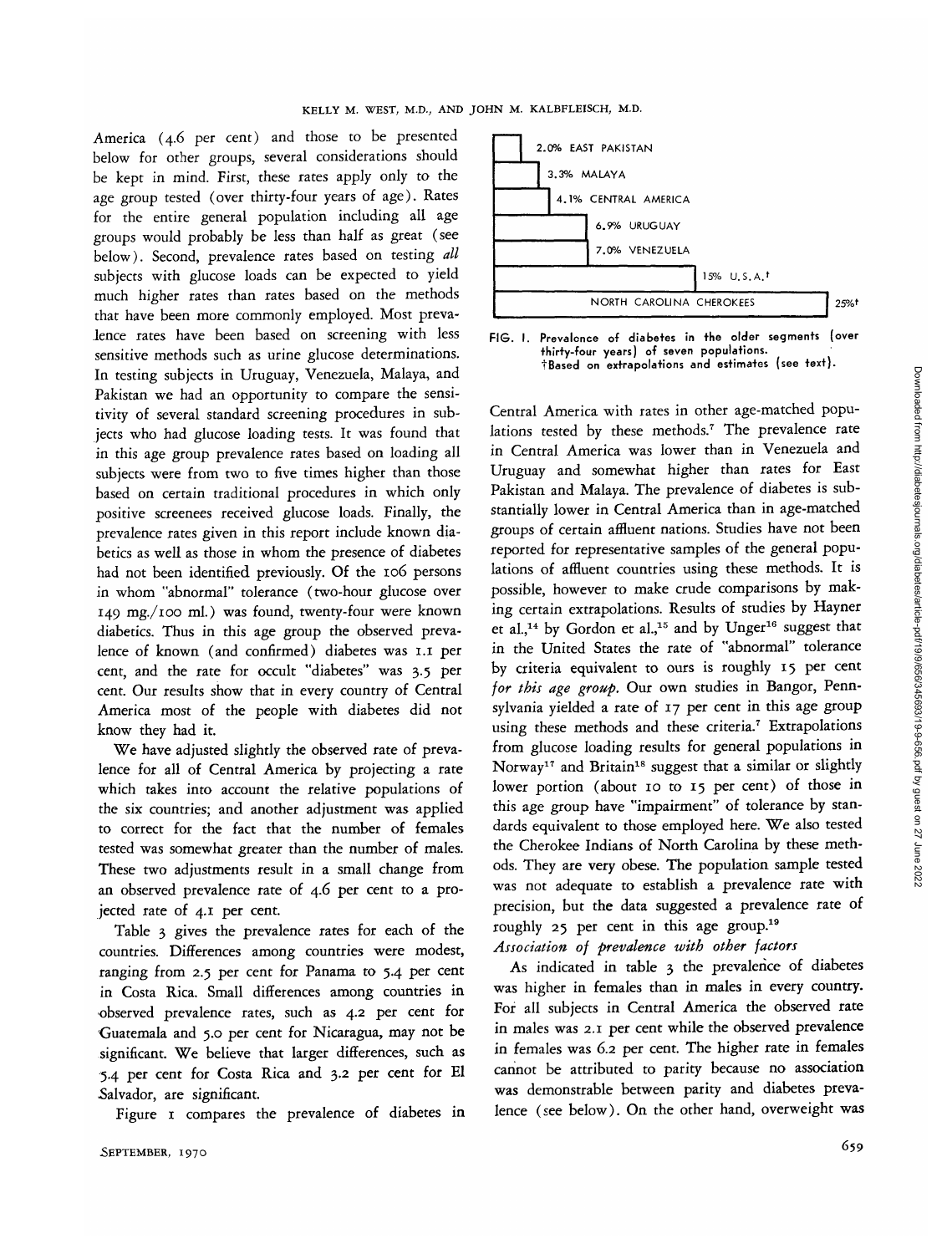## DIABETES IN CENTRAL AMERICA

#### TABLE 4

Relationship of age and glucose tolerance in Central America

|                                | Two-hour glucose in mg./100 ml. |         |         |         |         |
|--------------------------------|---------------------------------|---------|---------|---------|---------|
|                                | 100^                            | 100-129 | 130-149 | 150-199 | $>$ 199 |
| "Young" $(35-44 \text{ yrs.})$ | $77\%$                          | 17%     | 4%      | $2\%$   | $0.4\%$ |
| "Middle-aged" (45-64 yrs.)     | 72%                             | 20%     | 4%      | 3%      | $2.0\%$ |
| "Old" (more than 64 yrs.)      | 68%                             | 20%     | 4%      | 4%      | $5.0\%$ |

much more common in females than in males, and this could account for the difference in prevalence between the sexes. Detailed information will be reported elsewhere concerning the association between adiposity and diabetes in these and other populations. Suffice it to say here that in Central America the mean per cent of standard weight<sup>s</sup> for women was 103 per cent and for men 95 per cent. These subjects were considerably thinner than age-matched subjects in the United States,<sup>9</sup> and decidedly fatter than the Asian populations studied.7 The data in table 1 show the mean per cent of standard weight for each country by sex. Although the differences among countries were relatively small with respect to both diabetes prevalence and mean per cent of standard weight, there was a good correlation between the two. For example, weights were lowest and prevalence rates lowest in Panama and El Salvador, while both prevalence rates and weights were greatest in Costa Rica and Nicaragua.

There were small variations in the diet among the countries and in various parts of individual nations.<sup>1-6</sup> However, the diet for the entire region can be characterized in a general way. In comparison to the typical diet in the United States, the diet in Central America is lower in calories, protein, and animal fat. In Central

America a greater portion of the total caloric intake is derived from carbohydrates. But in comparison to most Asian diets the Central American diet is low in carbohydrate and high in fat.

The number of full-term pregnancies (seven or more months) was recorded for each of the women tested. Mean parity was seven, and a substantial portion of these women had had from nine to twenty-two pregnancies. No significant relationship was found between parity and prevalence of diabetes. In Venezuela and Uruguay we had found an impressive association between parity and diabetes, but part or all of this association could have been attributable to a positive relationship between parity and adiposity.7

Table 4 shows the negative relationship between age and glucose tolerance in Central America. This same inverse relationship was observed in each of the six countries, as shown in table 5. These data demonstrate the crucial importance of matching for age before making comparisons of prevalence.

The associations between prevalence and certain other factors such as socioeconomic status, electrocardiographic findings, and nutritional status will be reported in detail in other presentations. Suffice it to say here that there was a strong association between the preva-

| Country           | All      |       |       | Age in years |      |
|-------------------|----------|-------|-------|--------------|------|
|                   | subjects | 35-44 | 45-54 | 55-64        | > 64 |
| Costa Rica %      | 100      | 37.4  | 29.6  | 14.1         | 18.8 |
| Prevalence $%$    | 5.8      | 4.2   | 5.3   | 3.2          | 11.9 |
| El Salvador %     | 100      | 36.2  | 28.3  | 18.9         | 16.6 |
| Prevalence $\%$   | 3.4      | 1.0   | 2.7   | 6.0          | 6.8  |
| Guatemala $\%$    | 100      | 36.5  | 32.3  | 14.7         | 16.5 |
| Prevalence %      | 4.4      | 1.6   | 3.7   | 11.0         | 6.1  |
| Honduras %        | 100      | 38.0  | 26.3  | 19.3         | 16.4 |
| Prevalence %      | 4.7      | 4.6   | 2.2   | 3.0          | 10.7 |
| Nicaragua $%$     | 100      | 32.1  | 27.2  | 20.6         | 20.1 |
| Prevalence $%$    | 5.9      | 1.6   | 6.6   | 7.5          | 10.3 |
| Panama %          | 100      | 27.8  | 32.7  | 22.0         | 17.4 |
| Prevalence %      | 2.9      | 0.0   | 3,5   | 3.9          | 5.0  |
| All countries $%$ | 100      | 34.6  | 29.6  | 17.8         | 18.1 |
| Prevalence $%$    | 4.6      | 2.4   | 4.1   | 5.9          | 8.7  |

TABLE 5

| Frequency distribution of ages and prevalence of diabetes by age group for each country |  |  |  |  |  |  |  |
|-----------------------------------------------------------------------------------------|--|--|--|--|--|--|--|
|-----------------------------------------------------------------------------------------|--|--|--|--|--|--|--|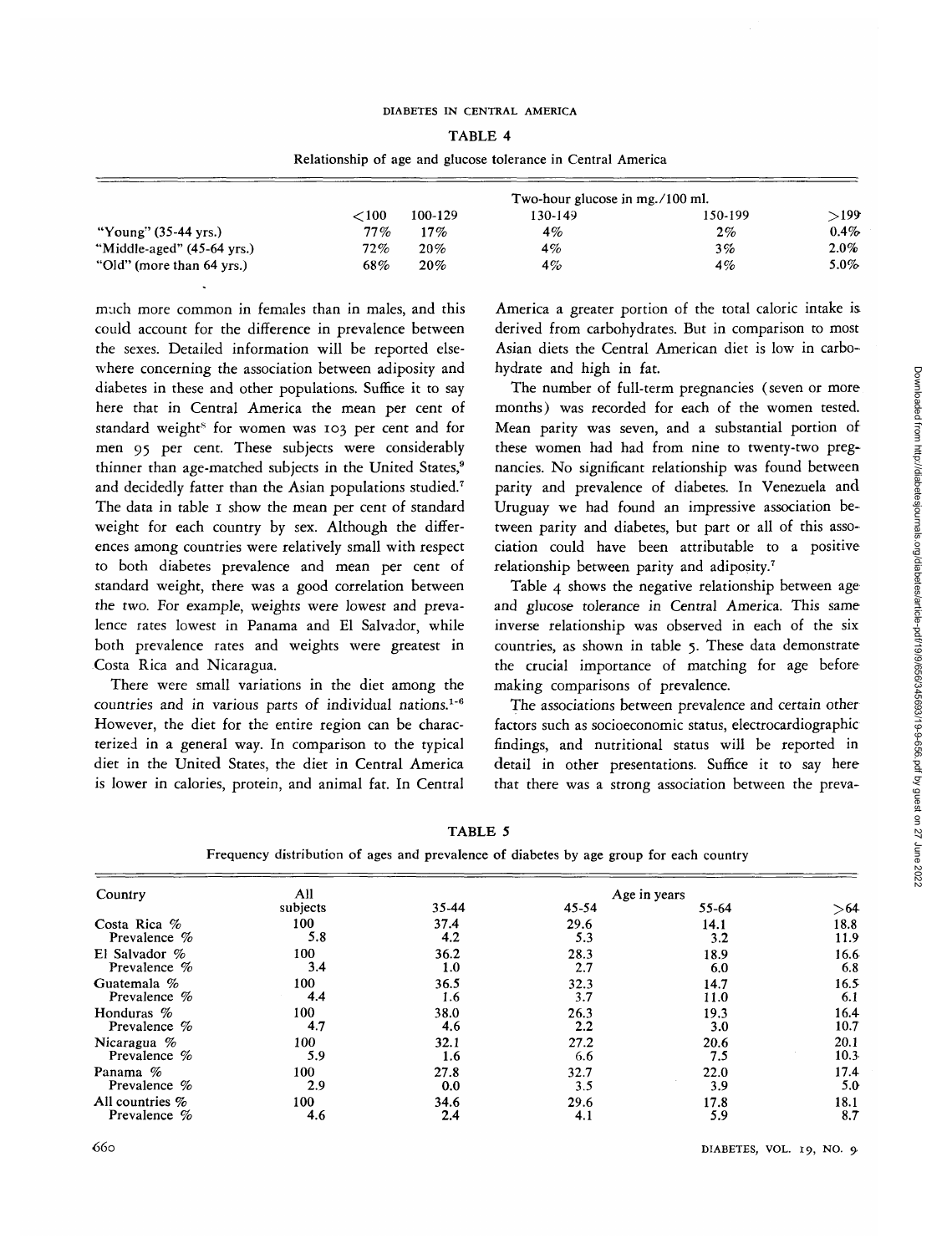lence of diabetes and socioeconomic status. In an independent survey these families were classified as having ^'high," "medium," or "low" socioeconomic status. Diabetes was more than twice as common in those with "high" status as in those with "low" status.

We have now studied by a common method populations made up of many races and genetic groups including Chinese (in Malaya), Malays, Indians (in Malaya and Pakistan), American Indians, Negroes (in Central America), and Caucasians in Central, South, and North America. Differences in prevalence were quite small when races or populations were matched for fatness. For example, diabetes was twice as common in Venezuela as in Guatemala, but the rate of diabetes was the same in weight-matched groups from the two countries. In Central America diabetes was more than three times as frequent in subjects whose weights exceeded 109 per cent of standard than in leaner persons in the same population.

Our methods were not designed to evaluate directly and thoroughly the effects of race and heredity on the prevalence and character of diabetes. No evident differences were noted in the character of diabetes in those of different races. The prevalence of diabetes was somewhat higher in Costa Rica (mainly persons of Spanish descent) than in Guatemala (Indians and persons of mixed blood), but these small differences may be attributable to other factors such as the greater adiposity of subjects from Costa Rica where income levels are a little higher.

## *Character of diabetes*

These studies were not designed to evaluate certain of the clinical characteristics of diabetes, and the group of 106 persons who had impairment of glucose tolerance was not studied systematically with respect to several important manifestations of diabetes. It was possible, however, to determine the frequency distribution of hyperglycemia. Table 2 shows that most of those with abnormal tolerance were only mildly diabetic; only about one third (thirty-four of 106) of those with abnormal tolerance had two-hour glucose levels greater than 209 mg./ioo ml. but severe hyperglycemia was occasionally found. Ten persons had blood glucose levels between 300 and 400 mg./ioo ml., and three persons had values of 500, 506, and 563 mg./ioo ml., respectively. The results of blood pressure and urine glucose determinations will be reported elsewhere.

## DISCUSSION

In view of the other pressing health problems in

Central America, diabetes-related programs would not seem to warrant highest priority. Nevertheless, diabetes is a very significant health problem in the region. No systematic studies were made in children or younger adults, but on the basis of glucose tolerance tests in a small number of military and civilian personnel, clinical experiences of local conditions, and more than 1,000 family histories, we concluded that diabetes was much less common in the younger segment of the population than in those over thirty-four years of age. Assuming that the prevalence of diabetes is very small in young adults and that approximately two thirds of the population are less than thirty-five years of age, about 225,000 people in Central America have "diabetes" (1.5 per cent of fifteen million). Our data show that a majority of these "diabetics" have very mild abnormalities of glucose tolerance. Therefore, the total number of people in the six countries with "clinical" diabetes is roughly fifty to one hundred thousand.

McDonald has recently reviewed the literature on the prevalence of diabetes in the Americas.<sup>20</sup> It has been evident for a long time that environmental factors influence the prevalence of diabetes. But, as Knowles<sup>21</sup> has pointed out, it has been difficult to collect data which would clearly demonstrate the extent and character of these effects. Our results show that prevalence rates sometimes differ markedly even when standardized methods and criteria are used, and the data suggest that the differences observed were related more to environment than to race. Diabetes is very common in the Indians of East Africa,<sup>22</sup> certain Yemenites of Israel,<sup>23</sup> urban Uruguayans,7 and rich Central Americans, while *it* is rare in their racial and genetic counterparts who have lived in different circumstances. Apparently diabetes *is* also many times more common in those Polynesians<sup>24</sup> and Haitians<sup>25</sup> who have lived in relative affluence than in their poor relatives. All of these comparisons, including our studies, leave something to be desired with respect to the experimental conditions.

On the other hand, in making comparisons, we did have the advantages of standardized methods, agematched groups, and population samples which were at least crudely representative. Considered in the aggregate the epidemiologic evidence suggests that genetic susceptibility to diabetes is common in most or all of the major races, and that under certain environmental conditions a large portion of genetically susceptible persons do not develop diabetes. The data do not argue against the hypothesis that diabetes is an hereditary disorder,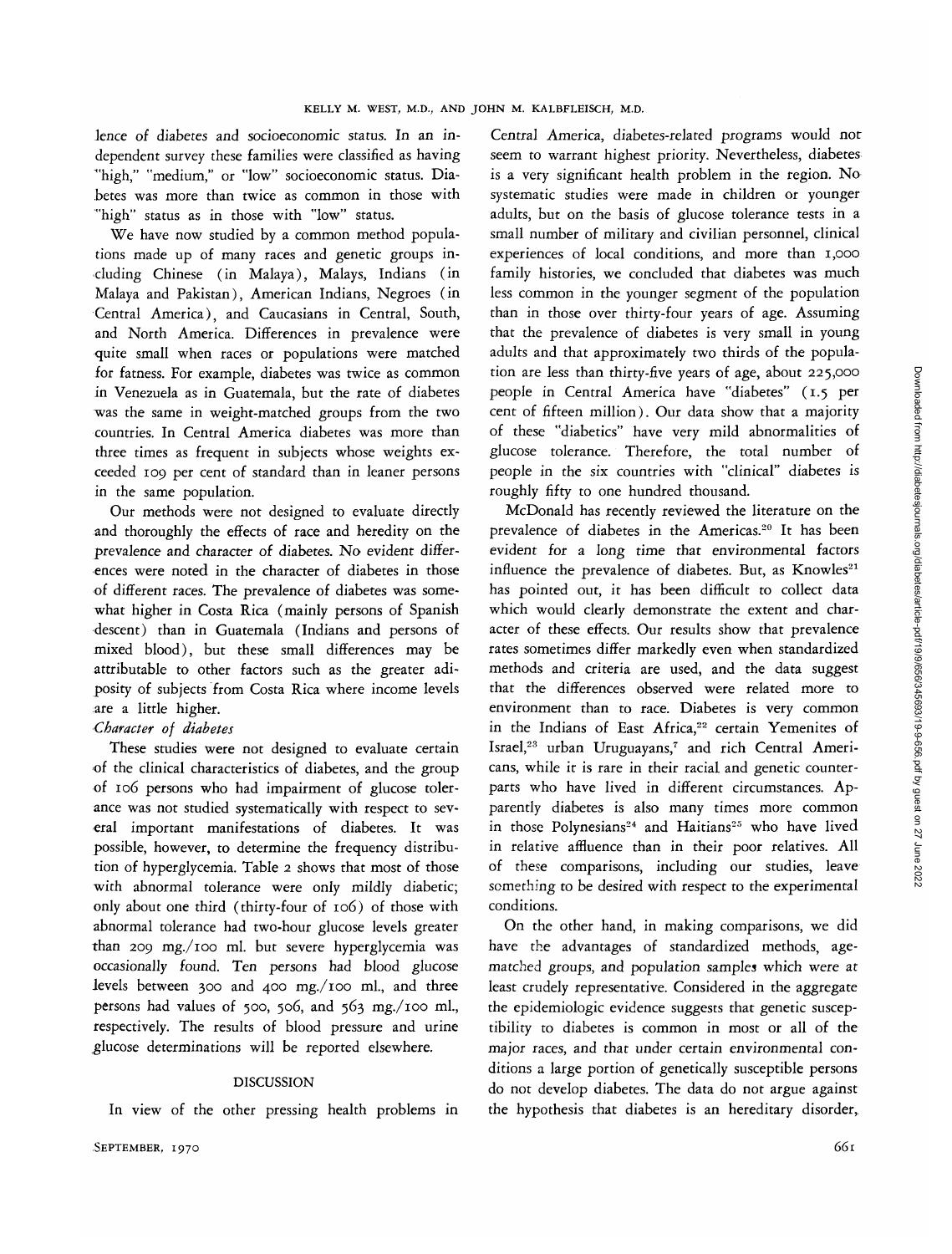but they suggest that the penetrance may be very low in some circumstances. Our data do not exclude the possibility that there are significant differences among the races in the frequency of diabetes-related genetic traits. But differences in prevalence among the populations and subpopulations we tested were modest when subjects were matched for adiposity. Jackson and his associates<sup>26</sup> have reported an exception to the general correlation between adiposity and prevalence of diabetes. A group of fat African women had less diabetes than other leaner groups tested under similar conditions. Other small and relatively isolated populations have rates of diabetes that suggest rates of genetic susceptibility which are higher (Maltese,<sup>27</sup> and Pima<sup>28</sup> and Cherokee<sup>19</sup> Indians) or lower (certain Eskimos<sup>29</sup>) than those prevailing in the major races, but environmental factors may be at least partly responsible for these unusual prevalence rates. For example, the Cherokees and Pimas are quite fat. The preponderance of recent evidence *suggests* that hyperinsulinism is the effect and not the cause of obesity.<sup>30</sup> Rimoin<sup>31</sup> has recently shown some interesting differences between the Amish and the Navajo Indians with respect to the pathologic physiology and characteristics of diabetes.

If glomerulosclerosis and retinopathy are genetic manifestations unrelated to hyperglycemia or relative insulin insufficiency, they would occur commonly in populations protected from hyperglycemia by their environments. We know of no reports of typical glomerulosclerosis or retinopathy in normoglycemics of Pakistan, Malaya, Israel, India, Central America or rural Uruguay. While not conclusive, these circumstances suggest that those who are protected from hyperglycemia by environmental conditions such as relative undernutrition are also protected from certain (or perhaps all) clinical manifestations of diabetes. Therefore, these epidemiologic observations fit best the hypotheses that the vascular lesions of diabetes are not independent and inevitable manifestations in genetically susceptible persons, and that these lesions can be prevented by avoiding insulin insufficiency (absolute or relative).

## ACKNOWLEDGMENT

The list of contributors to these studies is extremely long and cannot be given completely here. More complete lists of participants have been given elsewhere.<sup>1-6</sup> Many members of the staff of the Institute of Nutrition of Central America and Panama made contributions to our studies. Werner Ascoli, M.D., and Guillermo Arroyave, Ph.D., of INCAP served as coordinators of the nutrition surveys which made these diabetes-related studies possible.

Edwin Bridgforth, Associate Professor of Statistics, University of Mississippi Medical Center, supervised certain aspects of the collection and analyses of the data relating to diabetes. Walter Unglaub, M.D., of Tulane University and W. J. McGanity, M.D., of the University of Texas (Galveston) also assisted and advised us. Arnold Schaefer, Ph.D., director of the Nutrition Program of the U.S. Public Health Service, provided advice and support in arranging and conducting these studies.

The major responsibility for the testing activities in the field was borne by third and fourth year medical students from the United States and the survey team members in the different countries. These medical students included Rod Tripplet from Vanderbilt who worked in El Salvador, and Philipp Bornstein from Washington University at St. Louis who worked in Honduras. The following students from the University of Texas Medical Center at Galveston participated: Michael Cabazos (Honduras), E. G. Vega (Nicaragua), Ron Smotherman (capitol cities), Rudolfo Villarreal (Panama), and Orlando Garza (Costa Rica). The following students from the University of Oklahoma participated: R. Lee Jeffrey and Muriel McGlamery (Guatemala), Tom Carter (El Salvador), James Waren (Panama), Martin Glasser (Costa Rica), and Patrick Freeny (capitol cities).

#### **REFERENCES**

1 Publication V-25 of the Institute of Nutrition of Central America and Panama. Evaluación Nutricional de la Población de Centro América y Panamá: Guatemala. Guatemala City, 1969. *<sup>2</sup>*

 Publication V-26 of the Institute of Nutrition of Central America and Panama. Evaluacion Nutricional de la Poblacion de Centro América y Panamá: El Salvador. Guatemala City, 1969.

<sup>3</sup> Publication V-28 of the Institute of Nutrition of Central America and Panama. Evaluacion Nutricional de la Poblacion de Centro América y Panamá: Costa Rica. Guatemala City, 1969.

1969. <sup>4</sup> Publication V-27 of the Institute of Nutrition of Central America and Panama. Evaluación Nutricional de la Población de Centro América y Panamá: Nicaragua. Guatemala City, 1969.

<sup>5</sup> Publication V-29 of the Institute of Nutrition of Central America and Panama. Evaluacion Nutricional de la Poblacion de Centro América y Panamá: Honduras. Guatemala City, 1969.

1969. <sup>6</sup> Publication V-30 of the Institute of Nutrition of Central America and Panama. Evaluación Nutricional de la Población de Centro América y Panamá: Panama. Guatemala City, 1969.